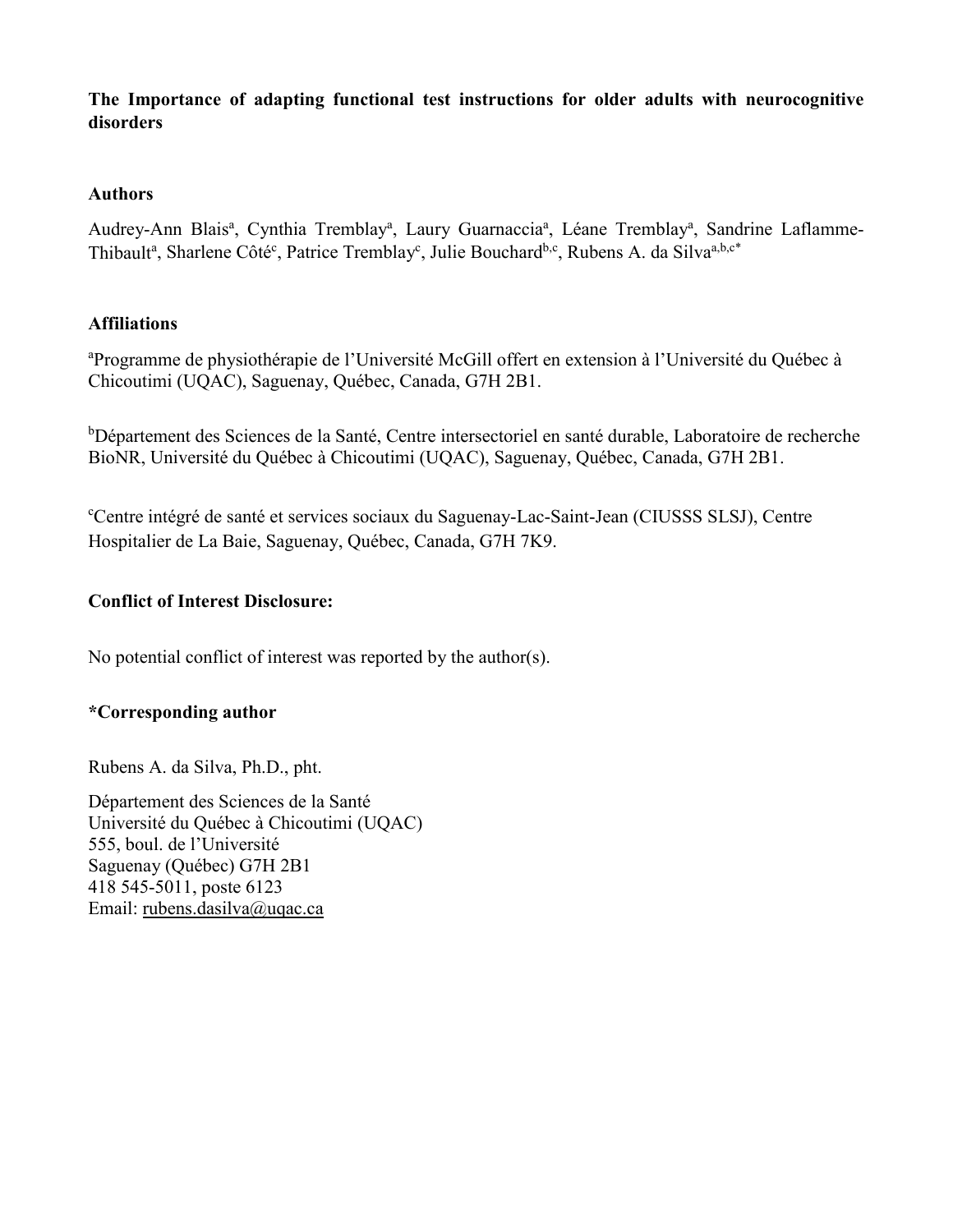### **Abstract**

The assessment of the risk of falling in geriatric rehabilitation is often using standardized functional tests, which may be more complex but less representative in older adults with a neurocognitive disorder. The conceptual aim of this manuscript was thus to discuss the impact of adapted instructions on physical performance during standardized functional tests for older with neurocognitive disorders (NCD). Six topics were addressed: 1) current and global profile of falls in older, 2) fall assessment, 3) neurocognitive disorders in the older adults, 4) relationship between cognitive impairment and functional performance, 5) impact of the instructions on functional assessments in an older population, and finally 6) an overview of the future perspectives on possible adaptations for functional assessments in older adults with NCD. We believe that it is realistic and feasible to address adapted instructions to patients with NCD in clinical settings to optimize their assessment of their risk of falling.

**Key Words:** falls, aging, functional tests, rehabilitation, cognitive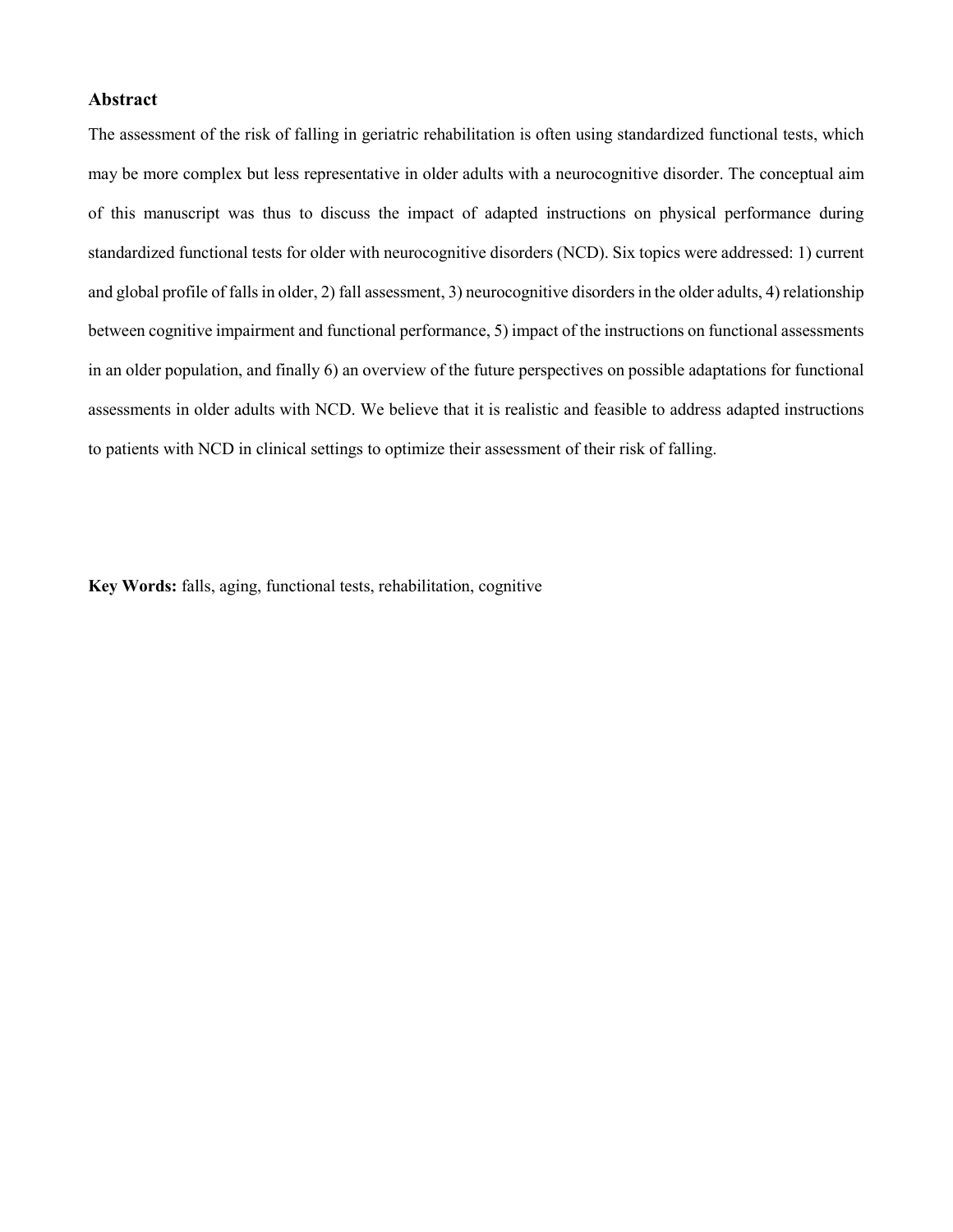#### **Introduction**

Assessing the risk of falling in geriatric patients is an essential part of the practice of physiotherapist. To do so, the therapists generally analyze the performance obtained in standardized functional tests, such as the BERG scale, the Sit to Stand Test or the Timed Up and Go (TUG) and associate their results with the risk of falling according to scoring grids and/or cut-off values.  $1$  However, assessing the risk of falling in a geriatric population often involves a cognitive component. Neurocognitive disorders (NCD), prevalent in 30% of the population aged over 80 years old, cause twice as many falls when compared to seniors with no cognitive impairment. <sup>1-2</sup> Furthermore, therapists must deal with deteriorating cognitive functions in the older population, even if the evaluation is mainly focused on the physical capacities of these individuals. A situation frequently observed in a clinical context of physical therapy when analyzing the results of functional tests in patients with NCD is that the clinician tends to underestimate the patient's physical capacity by interpreting a high risk of falling, whereas, the alteration of cognitive functions has considerably reduced their performance. <sup>1</sup> Thus, one question arises: Can adapted instructions improve the performance of individuals with NCD so their results are closer to their real physical capacity? In fact, we should better reflect on this issue and, considering more evidences so that determine new alternatives to always include these patients during functional assessments. Or, it would be interesting to test options such as the therapist's experience through verbal encouragement during the test or to use of technology such as an IPAD/cell phone with a representative video of the test and its execution to encourage the patient performance during functional assessments. In light of these factors, we discussed the following topics in this manuscript to include NCD individuals in practical execution tests for functional or rehabilitation purposes. For a global context of issue, the following topics were discussed in this conceptual manuscript :1) current and global profile of falls in older people, 2) fall assessment, 3) neurocognitive disorders in the older adults, 4) relationship between cognitive impairment and functional performance, 5) impact of the instructions or commands on functional assessments in the geriatric population, and finally 6) an overview of the future perspectives on possible adaptations for functional assessments in older adults with NCD.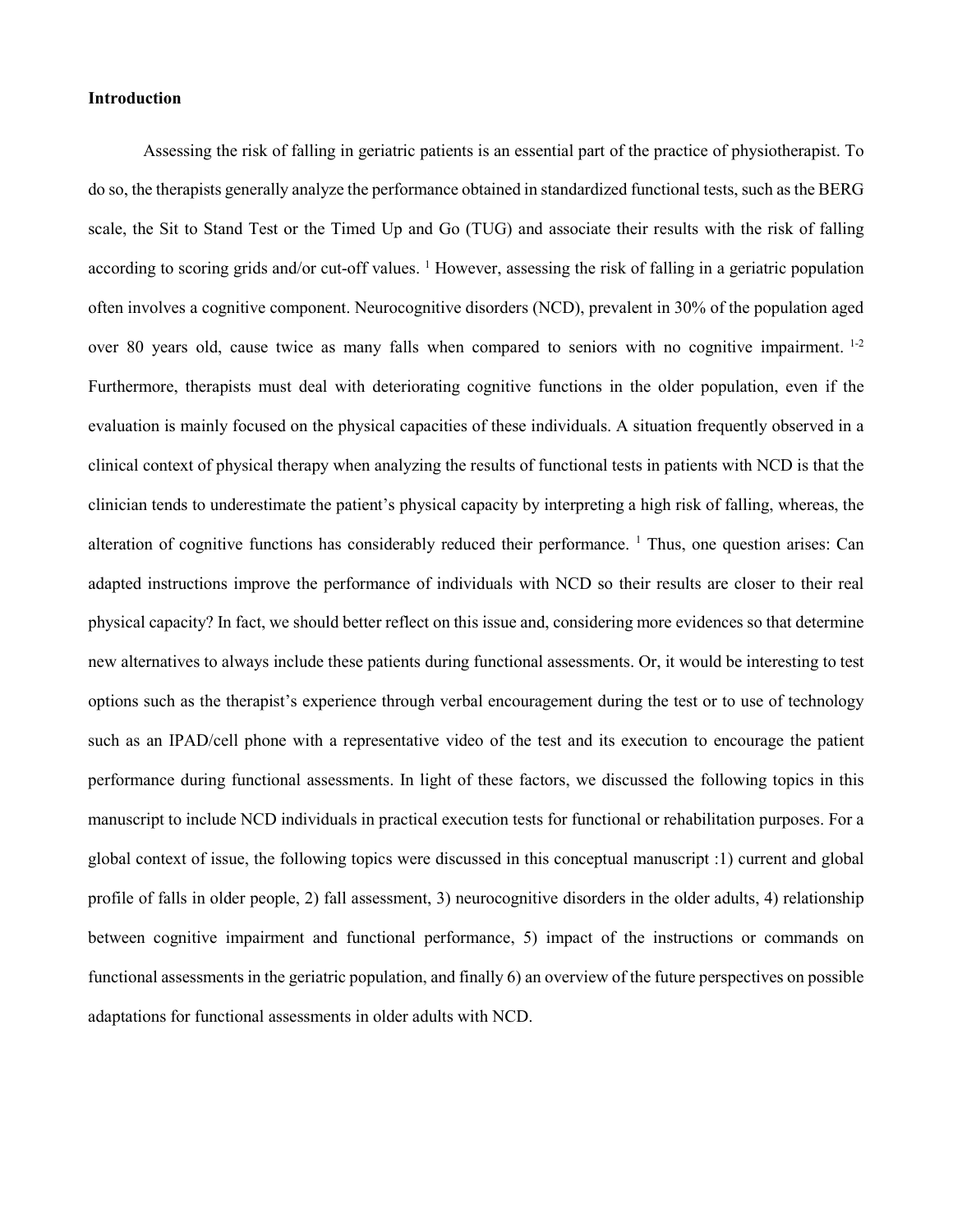#### **1. Falls in the geriatric population: A current profile**

The World Health Organization (WHO) defines a fall as an "event which results in a person coming to rest inadvertently on the ground or floor or other lower level". <sup>2, 3</sup> Thus, falling may be a frequent event for most of the population. However, the occurrence of a fall in an older adult will have a higher impact, including functional and activity limitations, increase in chronic diseases, poor quality of life and well-being, loss of autonomy, social withdrawal and even future falls that lead to more serious consequences as fear of falling and restriction for voluntary activities. <sup>4</sup> The prevalence of falls among seniors can reach up to 2.4 million falls in the USA and 37.3 million falls worldwide, per year. This means 1 person will suffer a fall every 15 seconds, only in USA. 5, 6 Additional statistics show that a person dies every 29 minutes in the USA and there are over 424,000 deaths each year, worldwide, that are directly related to falls among seniors. <sup>2, 7-9</sup> Furthermore, in Canada, about 1/3 of the population of individuals aged over 65 fall every year and at least 25% of these individuals require emergency treatment for fall-related injuries. This represents more than 368,000 falls and 189,000 hospitalisations, only in Quebec. Finally, in Canada, a single fall event costs \$30,000 on average in healthcare services and hospitalizations. Considering these numbers, the magnitude of the economic impact of falls on healthcare services is important, not only in Canada, but also worldwide, and consequently explains the interest in research on this subject. In recent years, research has focused mainly on the risk factors of falls among seniors. 10 The falls risks are often subdivided into several categories such as socio-demographics (age, female, use of a walking aid), health problems (urinary incontinence, Parkinson's Disease, stroke, dizziness, foot pathology), motor capacities (decrease in muscle strength, alteration of walking pattern and balance disorders), sensorial deficits (alteration of vision or somatosensory system deficit), cognitive and psychological factors (fear of falling, cognitive deficits, history of depression) and drugs (quantity of medication, psychotropic or cardiovascular system drugs).  $1, 11$  This demonstrates the importance of evaluation, as well as rehabilitation programs for these physical and psychological factors among older adults to prevent and reduce the incidence of falls.

#### **2. Fall assessment**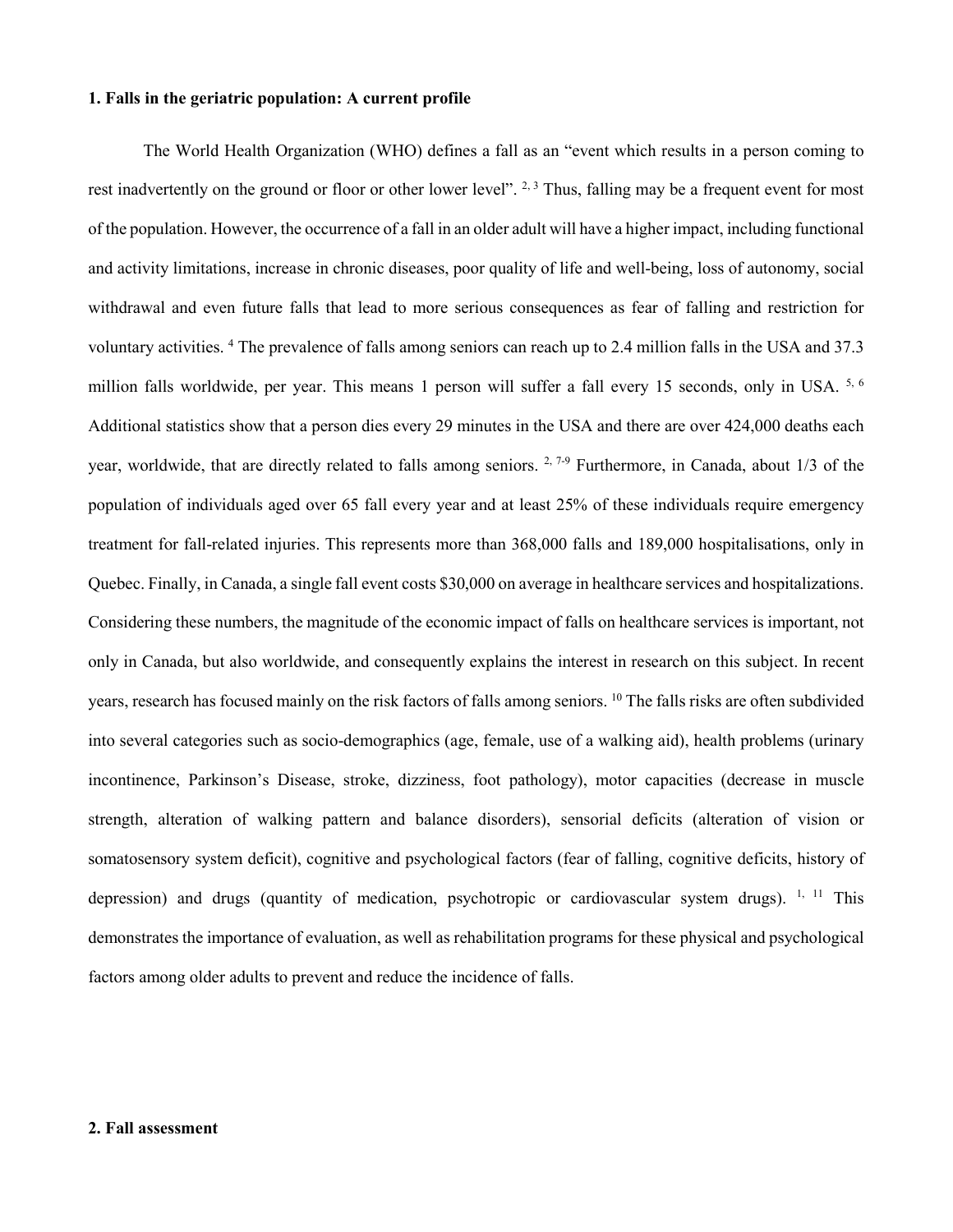Physiotherapists are one of the healthcare professionals in charge of assessing balance and risk of falls in older adults. To do this, several tools commonly called ''functional tests'' have been developed over the years to determine and/or predict an individual's risk of falling. Some of these tests, as well as their metrological properties, are listed in *Table 1.* As it can be seen, these tests have shown to be valid in some way for measuring the risk of falls, and to have good test-retest and inter-rater reliability, which is why they are tools of choice for physiotherapists to predict the risk of falls in older people. However, the inability to determine the precise cause of an individual's balance problem or risk of falling is evident in all these tests. Indeed, maintaining balance requires the involvement and motor control processing from the three sensory systems (sensorimotor, visual, and vestibular). Consequently, these tests assess also specific muscle groups recruited for postural corrections and adjustments such as hip, trunk, knee, and ankle muscle groups often used for balance reactions in older adults.  $12$ ,  $<sup>13</sup>$  In addition, the results of functional tests are often reported with the use of advanced technological tools such</sup> as the force platform and/or surface electromyography (EMG) which will respectively measure more precisely postural balance through the displacement of the pressure center and muscle activation during tasks such as maintaining balance or walking. <sup>14-17</sup> These technological analysis systems can quantify and objectify the precise contribution of each sensory system and muscle group during a balance task. 12, 16 These measures can further directly and accurately diagnose a sensory-motor problem associated with a balance disorder, hence their usefulness in clinical settings to evaluate or predict a risk of falling. Depending on the cognitive impairments diagnosed by these technological devices, it would be beneficial to adapt the functional tests for each individual and therefore, adapt and to provide effective and personalized rehabilitation plan.  $18, 19$ 

A second shortcoming applies to all the functional tests listed in *Table 1*, namely the exclusion of the cognitive component. In fact, none of the functional tests mentioned above, except for the FES-I questionnaire,  $20$  are designed to consider the participants' possible cognitive impairment. An option is the modifying some of these tests by adding a cognitive load (or dual-tasking) can increase their ability to detect a fall (example in Timed up and go: TUG or in MiniBEST using dual-tasking component), <sup>15</sup> which evaluates the cognitive function in some way.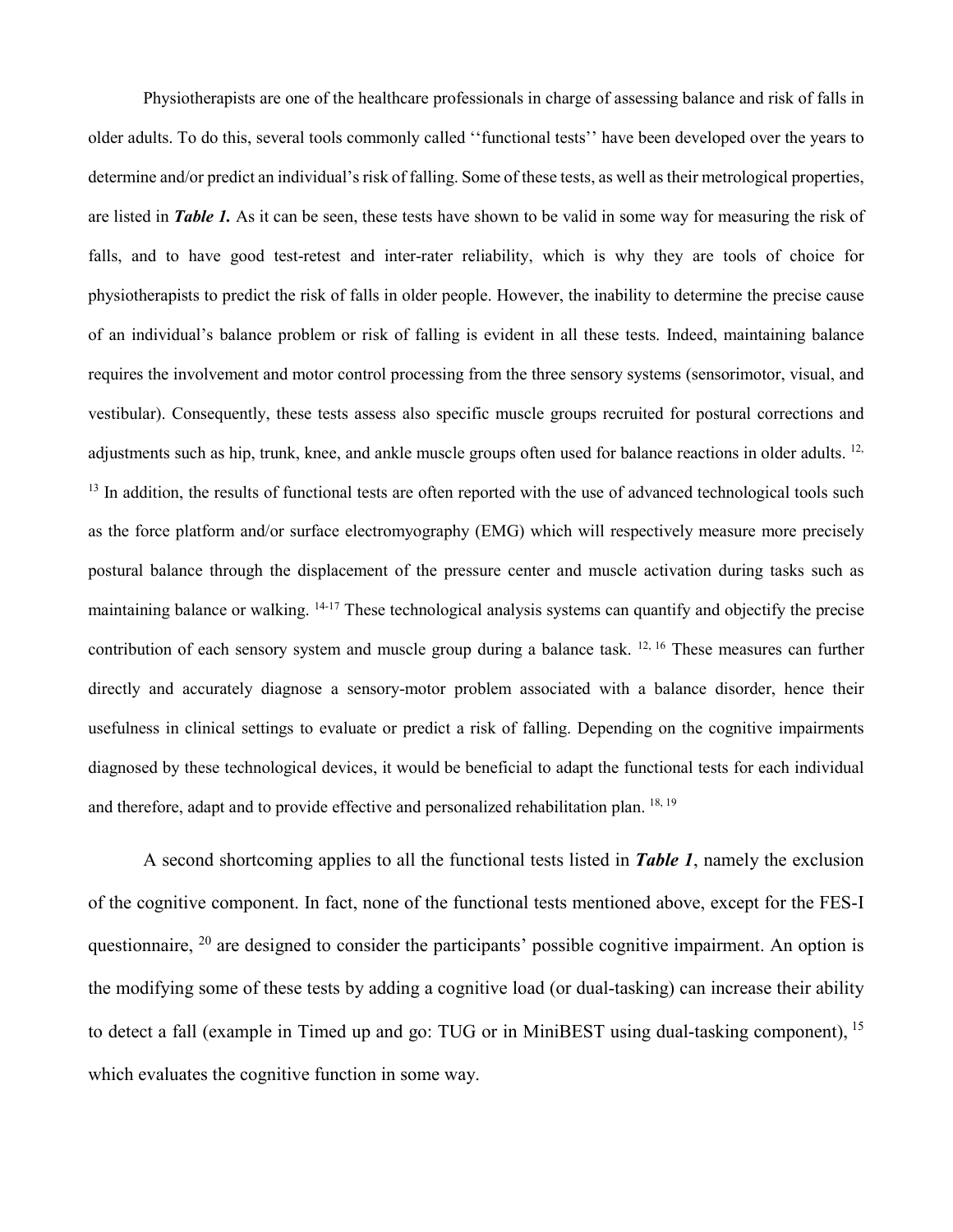Unfortunately, this situation creates an inconsistency between clinical and research contexts. Indeed, the complex nature of NCD would be a major source of bias for studies that would prefer to exclude it (because excluding this aspect would not adequately represent the geriatric population). However, for their part, clinicians must frequently deal with their patients' cognitive impairment. Thus, currently in clinic, professionals use these tests with NCD population to assess their risk of fall, but this assessment can certainly be influenced by their participants' cognitive factors. It is therefore possible for them to observe, from a clinical perspective, a significant bias regarding the understanding of the test in older individuals with NCD, leading to functional test results that are often not representative of their true abilities. Consequently, instructions adapted for individuals with NCD during functional tasks would allow inclusion of these patients while keeping the test valid. This would also allow clinicians to obtain a result more representative of their patients' function.

### **3. Neurocognitive disorders**

Neurocognitive disorders (NCD) are defined as a significant cognitive decline, progressive and irreversible, in a person's prior abilities for one or more cognitive functions. <sup>21</sup> The predominant clinical signs are memory and learning problems, but may be compounded by several other forms of cognitive deterioration, making the clinical picture unique to each patient.There are two categories of NCDs: minor (MCI), a decline in cognitive function beyond the normal age-related decline, without significant functional impairment, <sup>22</sup> and major, which represents all the stages of dementia, categorized by cognitive impairment and associated with functional impairment or, in other words, loss of independence. <sup>21</sup> The most common causes of NCD include advanced age, cerebrovascular disease, and neurodegenerative pathologies (Alzheimer's Disease, Lewy body Disease, stroke, etc.). <sup>21, 23, 24</sup> Genetic factors <sup>23</sup> and depression <sup>25</sup> can also predispose to a neurocognitive disorder. According to the WHO, the global prevalence of cognitive disorders was 47.5 million in 2015, but projections for 2050, taking into account the aging population, will reach 135 million cases, worldwide. <sup>26</sup> Indeed, global projections are numerous, and so are the consequences of neuro-cognitive disorder. It can be difficult for these people to have the ability to complete a testament or to manage their finances, to have an appropriate judgment to consult a doctor for their health issues, to recognized and understand the nature and function of objects that surround them, to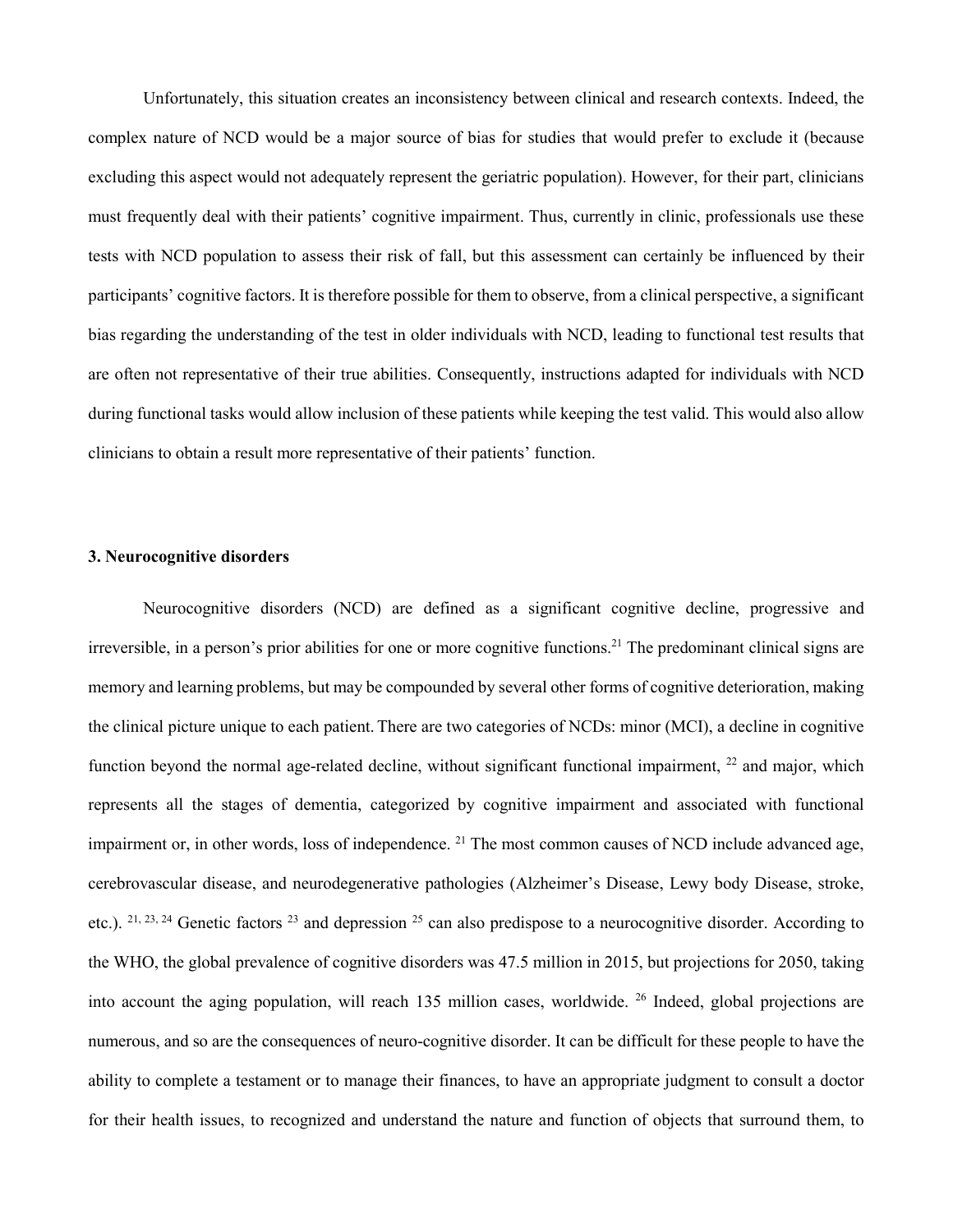understand the essence of an instruction given to them and to carry out their daily tasks independently. <sup>26</sup> Therefore, if an affected person has disabilities related to comprehension, memory, or recognition of objects, it is highly likely that the result of a functional test assessing their balance or locomotion will be adversely affected. In addition, Alzheimer's Disease and other dementias can affect 10-12% of the population aged 65 and over. <sup>27</sup>

A recognized and validated way to screen for NCDs is the use of clinical tools such as the Mini-Mental State Examination (MMSE) and the Montreal Cognitive Assessment (MoCA). 28-30 The use of the MMSE, which is reported to have greater specificity than MoCA, is recommended to screen individuals with major NCD,  $30$  while MoCA is recommended to detect mild cognitive impairment (MCI), given is greater sensitivity. <sup>28</sup> In fact, several studies recommend using MMSE first during an assessment to classify individual disabilities, and then, if the patient scores normal ( $\geq$  24), MoCA should be used to screen for mild disorders (88% sensitivity and 98% specificity for a cut-off of 17). <sup>32</sup> To detect a NCD in patients with Parkinson's Disease, the recommended tool is MoCA rather than MMSE. <sup>29</sup> MoCA shows good sensitivity (81%) and specificity (77%) considering a cut-off point of 22 to distinguish patients with healthy cognitive status from those with MCI or Alzheimer's Disease. <sup>32</sup> These tools should be used before performing functional tests to screen NCD and thus determine whether adaptation of standardized instructions is required to obtain a valid patient's performance result during a physiotherapy assessment. However, until now, in the literature, there is no cut-off point to identify from which level of cognitive impairment functional tests with customized instructions would be more appropriate to use and valid.

#### **4. Relationship between neurocognitive disorder and functional capacity**

According to scientific literature, there is a direct link between cognitive function and an individual's functional status. Indeed, a higher cognitive capacity is associated with a higher level of functional independence. <sup>33</sup> Several studies define functional disability by the number of impairments in activities of daily living (ADL) and instrumental activities of daily living (IADL). <sup>34</sup> ADL are essential survival tasks such as walking, eating and personal care (e.g. hygiene, toileting, bathing and dressing), <sup>35</sup> while IADL are more complex tasks that are necessary for independent living at home and in the community (e.g. meal preparation, use of the telephone, housework, outside shopping, transportation, use of stairs, etc.). <sup>34</sup> A study by Dodge et al. (2005) found that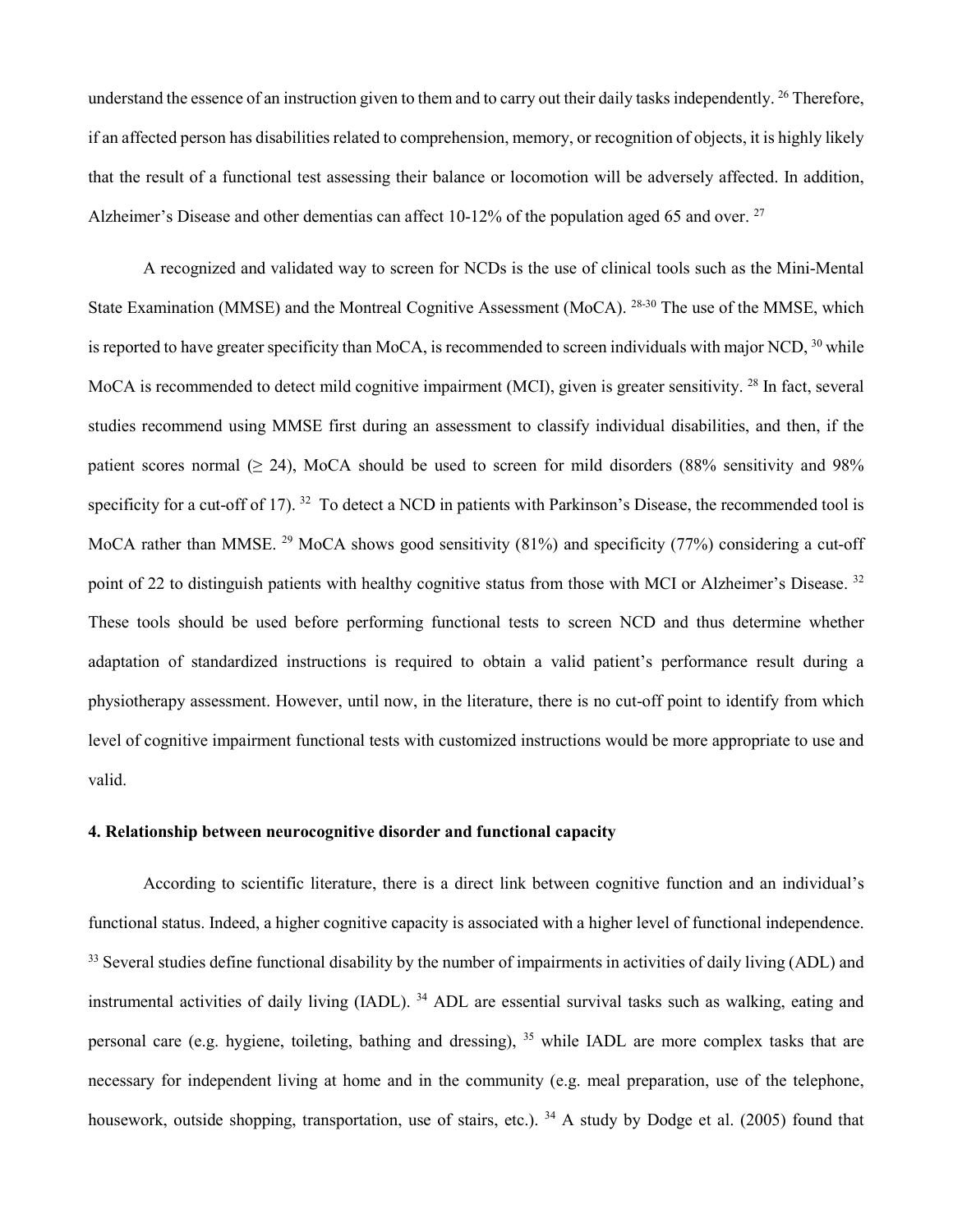cognitive impairment had a greater impact on ADL than on IADL. As those activities are in other words essential survival tasks, this means, at a certain level, that the survival of a person with NCD would be disrupted. Indeed, this level of impact will influence the level of severity (mild, moderate, or severe) of a major NCD. 23 Specifically, NCD is responsible for 11 to 19% of the skill loss in IADL and 18 to 36% of the skill loss in ADL. On the other hand, this study evaluated the cognitive impairment of the population without detailing the area of cognition responsible for these functional losses.

A 2008 American study has demonstrated that early functional changes related to MCI may be associated with a poor verbal learning performance. <sup>36</sup> This means that people with few verbal learning skills, such as practicing reading and writing, may be more prone to changes in their cognitive functions and therefore, in a long term, cognitive decline. To add to this, a 2010 study directed by David A. Gold <sup>37</sup> determined that indeed, people with multiple domains MCI are more touched on IADL than people with only one domain MCI. Having that said, the more domains involved in cognitive impairment, the more disabilities will appear in person's daily life. Moreover, according to the same author, mild IADL changes can predict a future cognitive decline <sup>36</sup>, hence the importance to quickly diagnose NCD and adapt tasks for patients' safety.

A recent study by Bruderer-Hofstetter et al.<sup>34</sup> presents a model of factors affecting IADL in a population with MCI. Among the cognitive factors, it is noted that those representing the greatest proportion of variation in IADL performance are executive functions (37%), attention (33%), and memory (23%). <sup>35</sup> Along the same lines, several studies suggest that it is more precisely the executive function that plays a predominant role in the realization of ADL and IADL. 33, 34 These functions include several skills, such as planning, cognitive flexibility, and inhibition of automatic behaviors. Thus, these are all processes that contribute to the control of goal-directed actions. <sup>38</sup> They are therefore essential for the achievement of ADL and IADL, specifically in terms of mobility. Indeed, cognition plays a major role when it comes to simultaneously walking and performing another task such as talking to someone. Cognition is also necessary to inhibit response to external distractions, such as environmental noise. 37,38,39 In addition, the safety of a person with impaired cognitive functions who crosses a crowded street may be compromised because of the multiple external distractions. In this example, a fall may occur as well as an accident between the pedestrian and a car, which can create more serious consequences.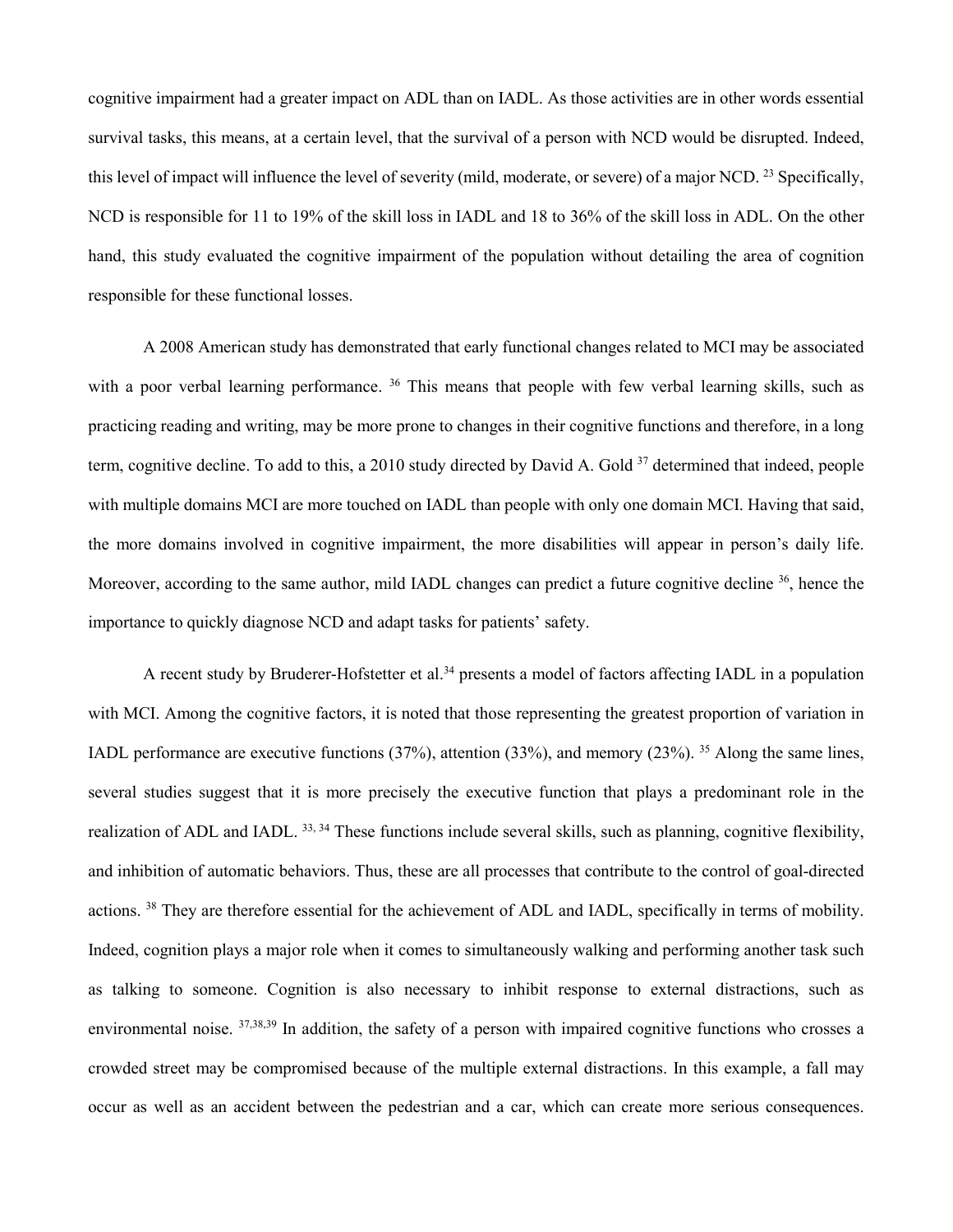Moreover, some studies have shown a decrease in walking speed, an increase in the occurrence of falls, and a decrease in performance for mobility tasks in older adults with impaired executive cognitive function. 37,38,39 One of these studies suggests that mobility assessment should be perform with people with, or at risk for developing a cognitive disorder, because it is known that altered mobility performance comes before the behavioral manifestations of MCI.<sup>39</sup> Thus, it could also be interesting to assess mobility of people with MCI, or more generally NCD, with functional tests by giving standardized verbal instructions, but this would be to determine the presence of a risk for developing cognitive impairment. However, the primary goal is to obtain representative results of functional performance and not to determine whether a person is at risk of developing NCD or not.

With respect to functional mobility, a study by Kalsait et al.<sup>39</sup> was conducted in a group of 60 to 85 yearold people with cognitive impairment identified with a MoCA score of <26/30 to determine the correlation between cognitive impairment, functional mobility and the risk of falling. The results show that a decrease in the MoCA score is associated with an increase in TUG test completion time (poor performance), meaning that a decrease in cognitive status will lead to decreased functional mobility. <sup>39</sup> Another study showed the same results, in addition to specifying that the participants with MCI with amnestic impairment had a better performance than those with MCI without memory impairment (non-amnestic) or with multiple domains impairment. <sup>40</sup> However, the authors of this study claimed that participants with a non-amnestic MCI manifested a poorer health status and presented more chronic conditions, leading to the poorest performances. <sup>40</sup> In the end, it remains unclear if patients with memory impairment would have honest performances with other functional tests assessing mobility, for example, a test with longer verbal instructions.

### **5. Impact of instructions on functional assessments in the geriatric population**

The instructions and their understanding have a significant impact on functional performance. Currently, tests that measure functional ability and risk of falling in older individuals have a standardized administration, for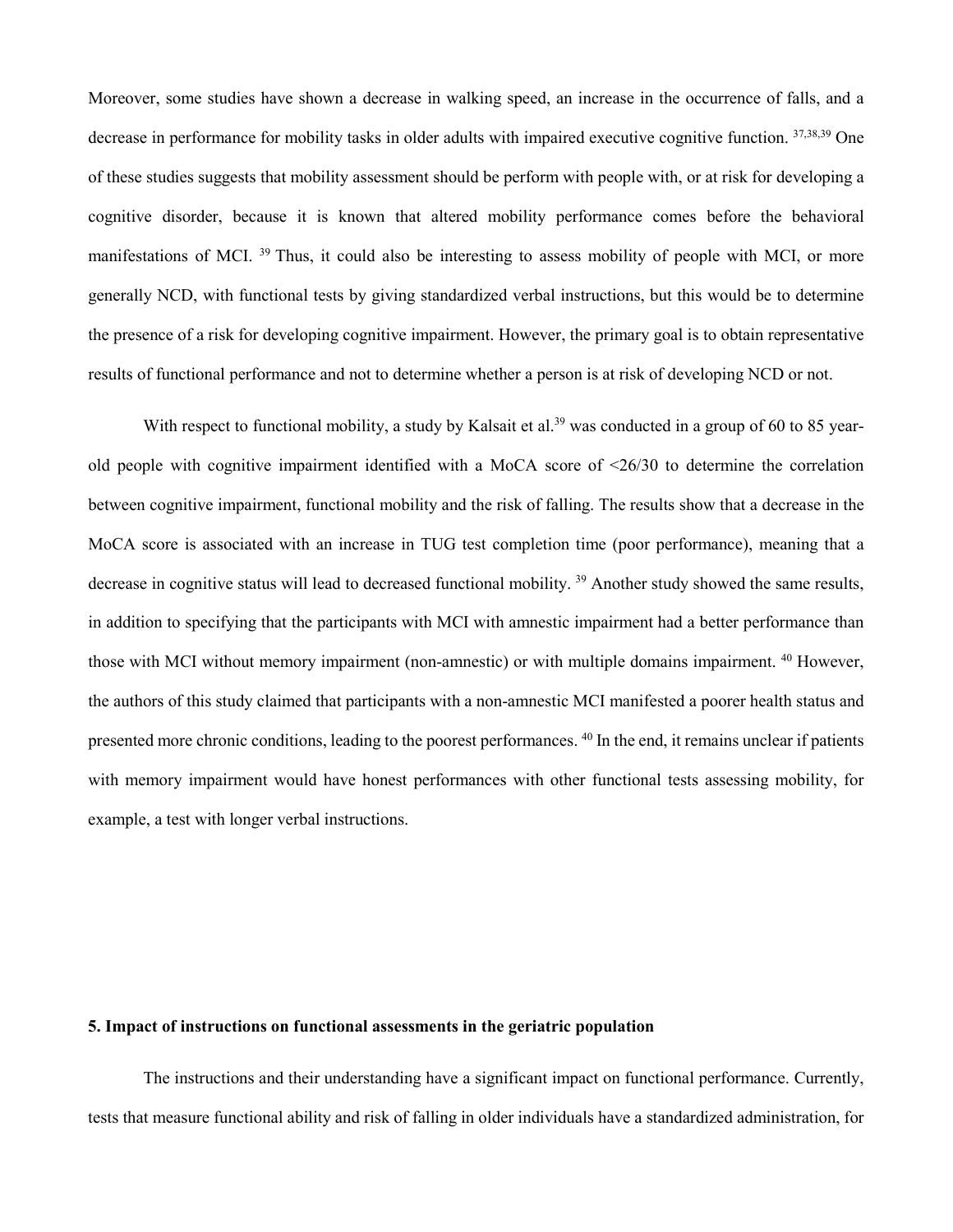both tasks and instructions. Consequently, a standardized command cannot be personalized to an individual with special needs in comprehension. For patients with NCD who may have memory and attention problems, it is possible that the standardized instructions are too complex and difficult to understand. 41, 42 It might therefore be interesting to validate whether other types of instructions could promote understanding of the test, and thus allow therapists to obtain a performance that is more representative of the actual abilities of their patients with NCD. Indeed, although standardized instructions are complete and list the tasks to be done while being the same for all participants, this still has some disadvantages. Mainly, they are long instructions with too much information that is given to the patient all at once. This frequently leads to misunderstandings for participants with memory or attention problems who may forget the instructions once they are ready to execute the test.

Other types of instructions, such as video or verbal instructions with key words and encouragement, would therefore be possible alternatives for therapists, without changing the test administration. <sup>42</sup> Video instructions would have the advantage of being clear, representative of the task and could facilitate understanding and promote attention for people with NCD. <sup>41, 43</sup> However, not all therapists working with older adults have access to a technological device that allows videotaped instructions to be viewed, and it may take longer in the participant's appointment, since videotaped instructions are an add-on, although these could be used on a cell phone. Moreover, many people of this age group have vision problems. <sup>10, 44</sup>

Finally, personalized verbal instructions would thus make it possible to target specific key words (e.g., 'stand up', 'turn around', 'sit down'), to encourage (e.g. 'go') and to repeat throughout the test, which would allow a performance that is more representative of the participant's true functional level. This type of instruction would prevent forgetfulness and provide a reminder of the tasks to be completed during the test, to use intact cognitive functions of people with NCD. However, some details may be omitted by the physiotherapist because not all words will be spoken with the same intonation, and the level of encouragement will not be exactly the same for everyone, so this type of instruction may vary from one participant to another. Understanding and interpreting verbal instructions has been shown to require multiple brains structures and connections, which can be damaged depending on neuro-cognitive impairment in older people. Thus, understanding a standardized verbal instruction without encouragement and without repeating can become a challenge for affected people. Indeed, this skill is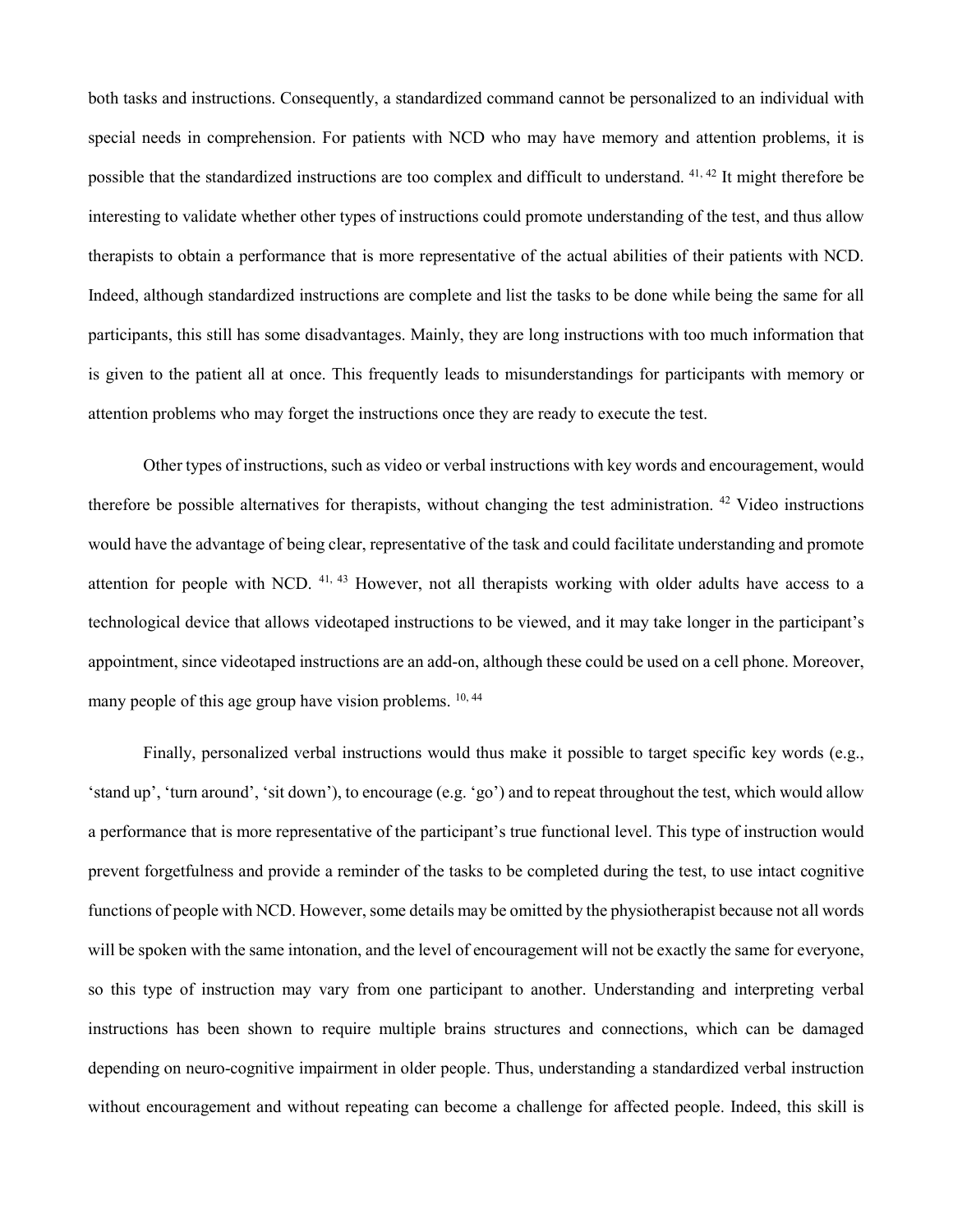processed by Wernicke's area, located in the left temporal lobe, while the word connotation and prosody, <sup>46</sup> such as intonation, volume and emotional tone, are analyzed and processed by the right hemisphere, in the contralateral region to Broca's and Wernicke's areas. 45, 47 During standardized functional tests, standardized instructions plus a demonstration by a therapist are included in the pre-test steps. This demonstration can help the participant to better understand the test but can also represent an obstacle to his comprehension, according to the preserved cognitive functions. If the occipital lobe, where visual information is processed (object's physical appearance, spatial localisation, recognition), is affected, the elder may have an erroneous result while performing a functional test. He would therefore be a good candidate to receive personalized instructions, adapted to his intact cognitive functions, allowing him to carry out the test with a real performance score. <sup>43</sup> Finally, it is therefore possible to see that each brain areas are necessary in visual information processing and that they provide specific information that is useful in the performance of a complex physical task. All these complex cerebral processes could confuse the patient by decreasing understanding and test performance.

Another interesting aspect is that despite the high prevalence of NCD in population, only a few studies have investigated alternative methods of transmitting or adapting the instructions of a functional test used in physiotherapy, for example. A recent study conducted a mobility test, the TUG, with elderly people without NCD, with mild NCD and with Alzheimer's disease, by adapting the verbal instructions. The authors verbally gave key words throughout test execution like "get up", "walk" and "turn" (when the participants reached the cone positioned three meters from the chair) and "sit down" when they returned to the chair. Their objective was to identify differences in mobility in people with and without cognitive impairment. The results of this study show that the rate of movement of people with Alzheimer's disease was higher than people without or with mild NCD. However, the authors did not evaluate the conventional TUG test with the standardized instructions, so it is impossible to verify whether there would be an improvement in performance in the same group  $42$ . In conclusion, further studies are needed to determine the benefits of adapted and/or video instructions during functional tests in an older population with different levels of NCD. This could have significant impact on rehabilitation programs in geriatric specialized care.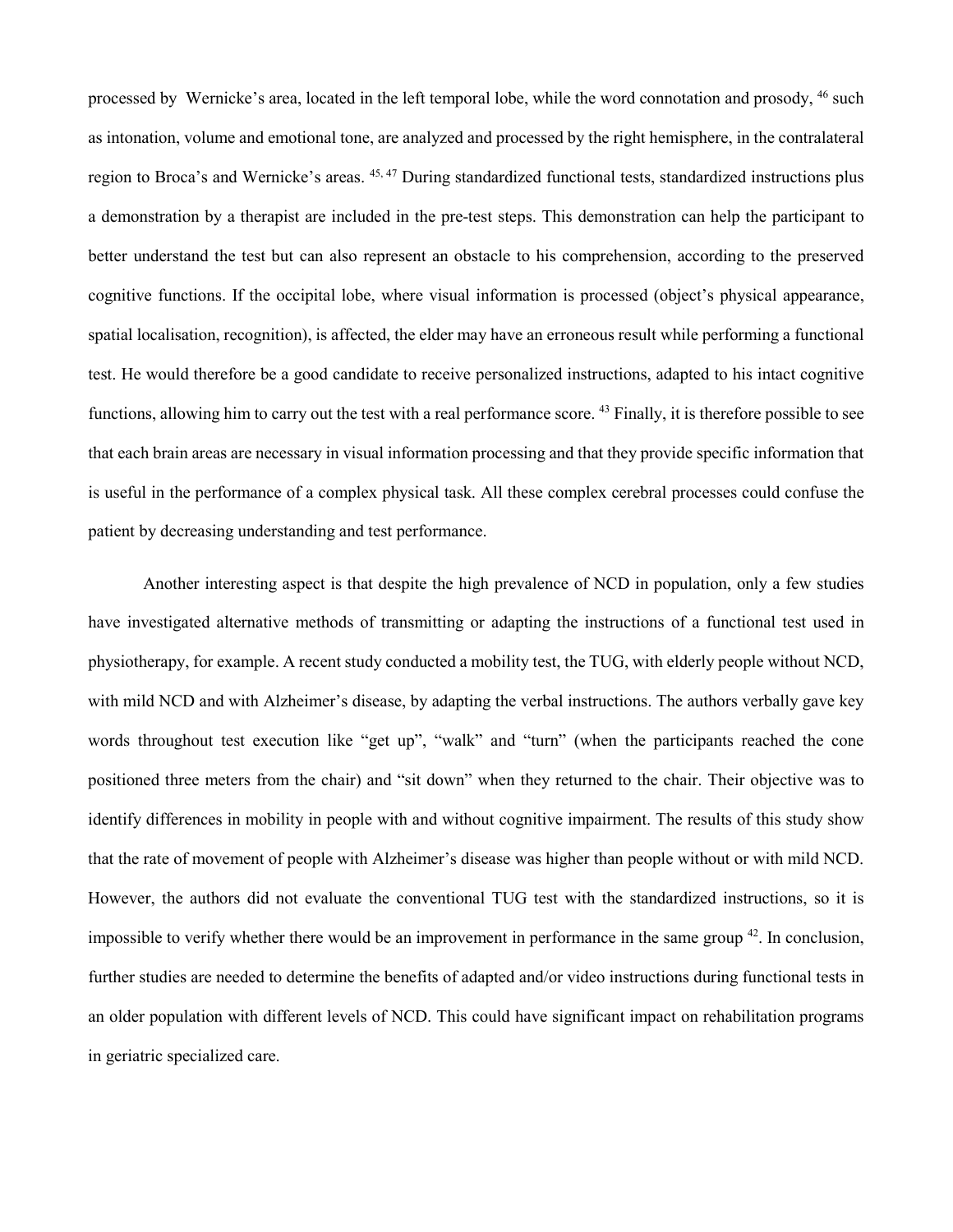#### **6. Perspectives for Physiotherapy Clinicians and Research**

As described in this manuscript, literature offers numerous functional tests demonstrating good metrological qualities to assess the risk of falling. However, these tests must be performed in a standardized manner with specific instructions, but these are not adapted to patients with cognitive impairments. This can therefore lead to a significant gap between the patient's performance on the standardized test and his or her actual functional capacity. As a result, the standardized test results could suggest a therapeutic ceiling, whereas this is mainly caused by NCD (table 1). In future research, it would be relevant to compare the effect of different types of instructions on performance during functional tests in a population with NCD. In addition, there is a need for future research to study the effect of adding a measuring instrument to assess tasks that requires both balance and cognitive functions, which can cause falls. Considering the information presented in this work, we believe that it is realistic and feasible to address adapted instructions to patients with NCD in clinical settings, and therefore, that physiotherapists should modify their instructions according to their patients' cognitive deficiencies to optimize their assessment of their risk of falling. The goal is to better target the impairment and needs of patients with NCD, to offer them the most effective and personalized treatment plan for their condition as well as a better quality of life.

### **7. References**

[1] Booth V, Hood V, Kearney F: Interventions incorporating physical and cognitive elements to reduce falls risk in cognitively impaired older adults: a systematic review. JBI Database of Systematic Reviews & Implementation Reports 2016, 14:110-35.

[2] Santé OMdl: Rapport mondial sur le vieillissement et la santé. 2006:3-253.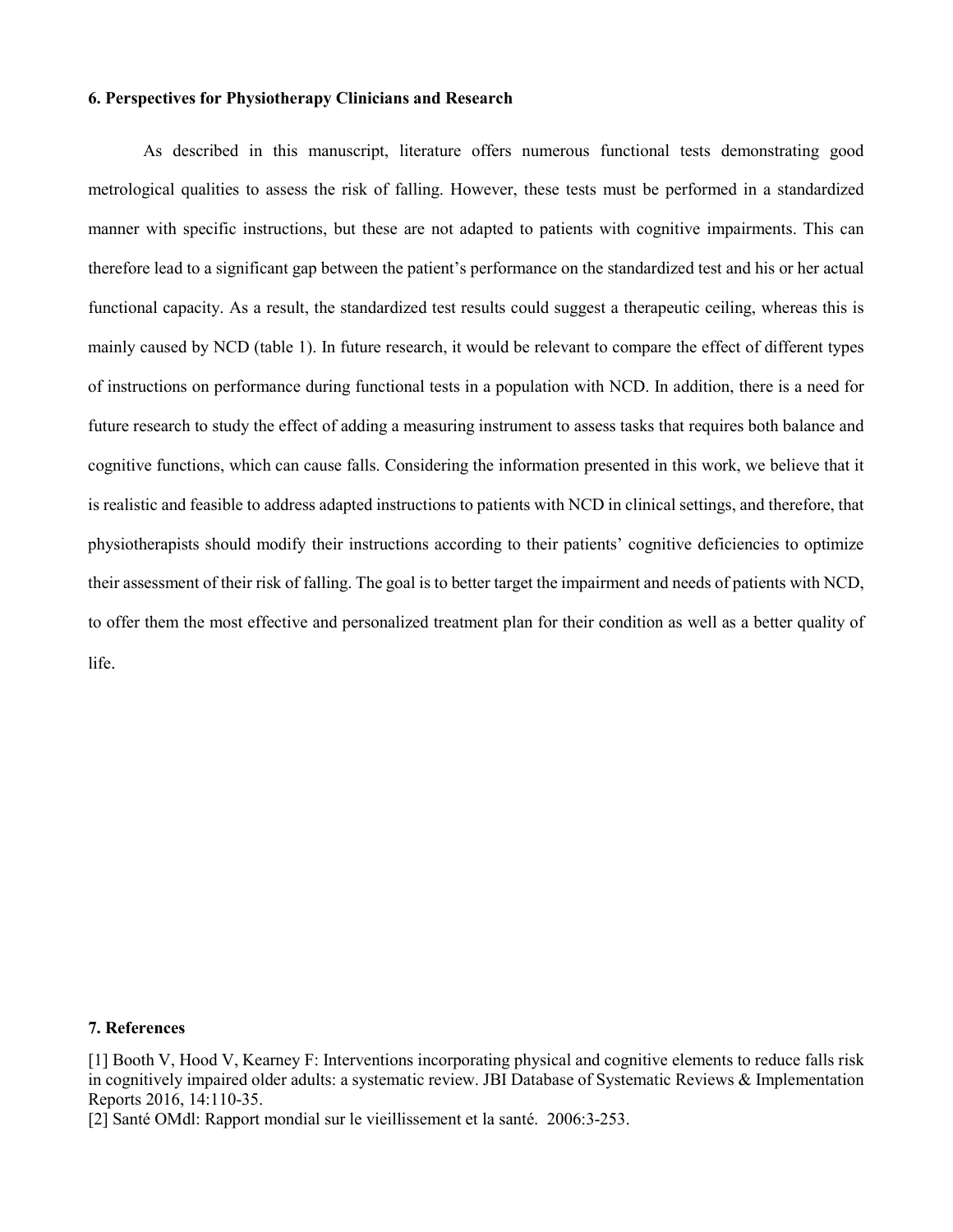[3] Santé OMdl: Vieillissement et santé. 2018.

[4] Berg WP, Alessio HM, Mills EM, Tong C: Circumstances and consequences of falls in independent community-dwelling older adults. Age and ageing 1997, 26:261-8.

[5] Bisizi M-S: Portfolio thématique : Chutes chez les aînés. Edited by Direction de santé publique Sdlédsdlp. Longueuil: Agence de la santé et des services sociaux de la Montérégie, 2012.

[6] Rheault S, Poirier J: Le vieillessement démographique: de nombreux enjeux à déchiffrer. Institut de la statistique du Québec, 2013.

[7] MSSS: La prévention des chutes dans un continuum de services pour les aînés vivant à domicile-Cadre de référence. Edited by sociaux DgdlspDdcdmdlSedS. Gouvernement du Québec, 2005. p. 49.

[8] Spoelstra SL, Given B, You M, Given CW: The contribution falls have to increasing risk of nursing home placement in community-dwelling older adults. Clinical nursing research 2012, 21:24-42.

[9] Tromp A, Pluijm S, Smit J, Deeg D, Bouter L, Lips P: Fall-risk screening test: a prospective study on predictors for falls in community-dwelling elderly. Journal of clinical epidemiology 2001, 54:837-44.

[10] Gagnon C, Lafrance M: Prévention des chutes auprès des personnes âgées vivant à domicile : analyse des données scientifiques et recommandations préliminaires à l'élaboration d'un guide de pratique clinique. Institut national de la santé publique du Québec. Agence de la santé et des services sociaux de la Capitale-Nationale 2011. p. 235.

[11] Society AG, Society BG, Prevention AAoOSPoF: Guideline for the prevention of falls in older persons. J Am Geriatr Soc 2001, 49:664-72.

[12] Helbostad JL, Sturnieks DL, Menant J, Delbaere K, Lord SR, Pijnappels M: Consequences of lower extremity and trunk muscle fatigue on balance and functional tasks in older people: a systematic literature review. BMC geriatrics 2010, 10:56.

[13] Parreira RB, Amorim CF, Gil AW, Teixeira DC, Bilodeau M, Da Silva RA: Effect of trunk extensor fatigue on the postural balance of elderly and young adults during unipodal task. European journal of applied physiology 2013, 113:1989-96.

[14] Horak FB: Clinical measurement of postural control in adults. Physical therapy 1987, 67:1881-5.

[15] Mancini M, Horak FB: The relevance of clinical balance assessment tools to differentiate balance deficits. European journal of physical and rehabilitation medicine 2010, 46:239.

[16] Nardone A, Schieppati M: The role of instrumental assessment of balance in clinical decision making. European Journal of physical and rehabilitation medicine 2010, 46:221.

[17] Winter DA: Human balance and posture control during standing and walking. Gait & posture 1995, 3:193- 214.

[18] Nguyen USD, Kiel DP, Li W, Galica AM, Kang HG, Casey VA, Hannan MT: Correlations of clinical and laboratory measures of balance in older men and women. Arthritis care & research 2012, 64:1895-902.

[19] Persad C, Cook S, Giordani B: Assessing falls in the elderly: should we use simple screening tests or a comprehensive fall risk evaluation? European Journal of physical and rehabilitation medicine 2010, 46:249-59.

[20] Morgan MT, Friscia LA, Whitney SL, Furman JM, Sparto PJ: Reliability and validity of the Falls Efficacy Scale-International (FES-I) in individuals with dizziness and imbalance. Otology & neurotology: official publication of the American Otological Society, American Neurotology Society [and] European Academy of Otology and Neurotology 2013, 34:1104.

[21] Lopez OL, Kuller LH: Epidemiology of aging and associated cognitive disorders: Prevalence and incidence of Alzheimer's disease and other dementias. Handbook of clinical neurology: Elsevier, 2019. pp. 139-48.

[22] Martin E, Velayudhan L: Neuropsychiatric Symptoms in Mild Cognitive Impairment: A Literature Review. Dementia and Geriatric Cognitive Disorders 2020:1-13.

[23] Stern Y, Barulli D: Cognitive reserve. Handbook of clinical neurology: Elsevier, 2019. pp. 181-90.

[24] Association AP: Neurodevelopmental Disorders: DSM-5® Selections: American Psychiatric Pub, 2015.

[25] Wang S, Blazer DG: Depression and cognition in the elderly. Annual review of clinical psychology 2015, 11:331-60.

[26] Manuel DG, Garner R, Finès P, Bancej C, Flanagan W, Tu K, Reimer K, Chambers LW, Bernier J: Alzheimer's and other dementias in Canada, 2011 to 2031: a microsimulation Population Health Modeling (POHEM) study of projected prevalence, health burden, health services, and caregiving use. *Population health metrics* 2016, 14:37.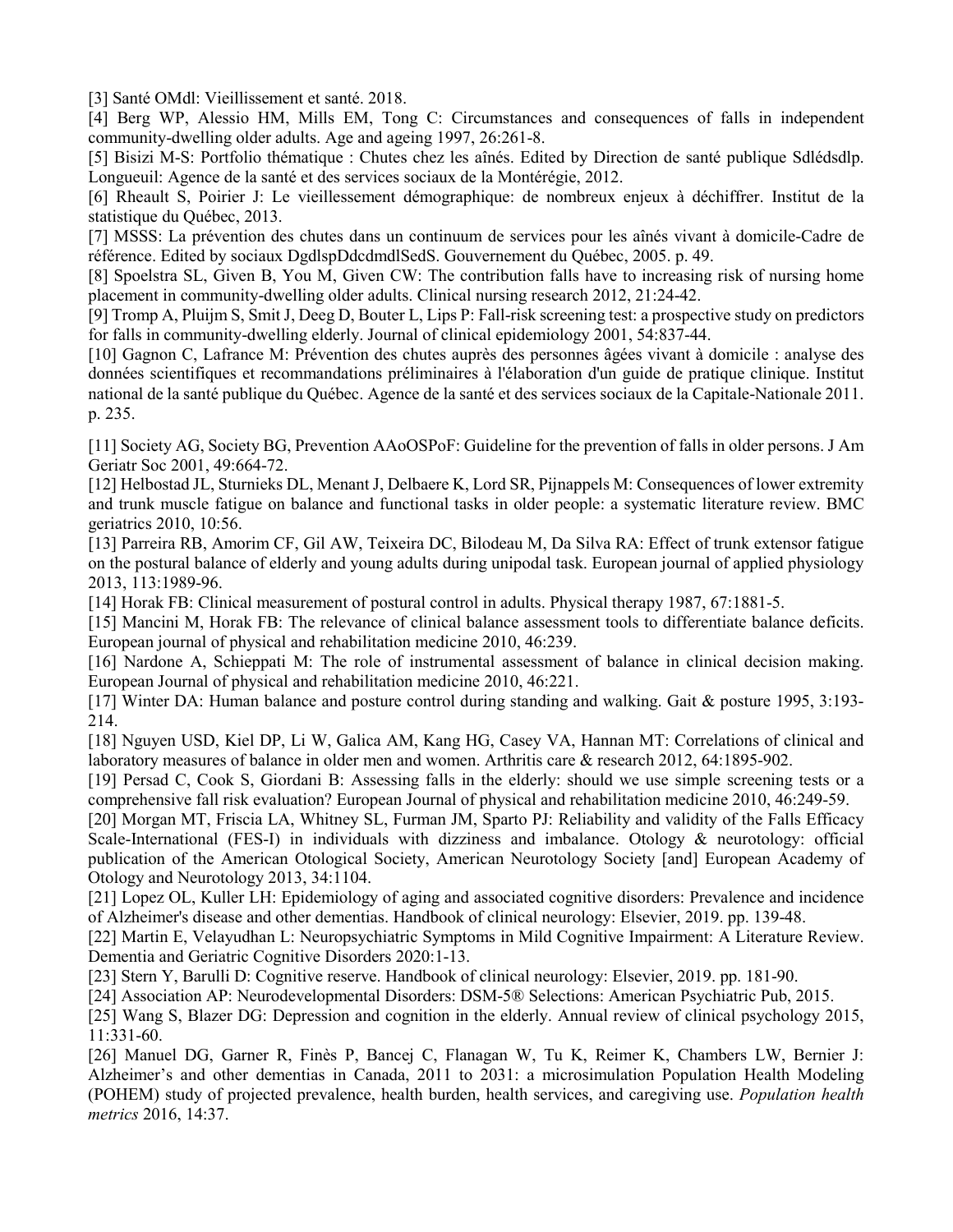[27] Simpson JR: DSM-5 and neurocognitive disorders. Journal of the American Academy of Psychiatry and the Law Online 2014, 42:159-64.

[28] Cumming T, Churilov L, Lindén T, Bernhardt J: Montreal Cognitive Assessment and Mini–Mental State Examination are both valid cognitive tools in stroke. Acta Neurologica Scandinavica 2013, 128:122-9.

[29] Hoops S, Nazem S, Siderowf A, Duda J, Xie S, Stern M, Weintraub D: Validity of the MoCA and MMSE in the detection of MCI and dementia in Parkinson disease. Neurology 2009, 73:1738-45.

[30] Folstein MF, Folstein SE, McHugh PR: "Mini-mental state": a practical method for grading the cognitive state of patients for the clinician. Journal of psychiatric research 1975, 12:189-98.

[31] Arevalo-Rodriguez I, Smailagic N, Roqué I Figuls M, Ciapponi A, Sanchez-Perez E, Giannakou A, Pedraza OL, Bonfill Cosp X, Cullum S: Mini-Mental State Examination (MMSE) for the detection of Alzheimer's disease and other dementias in people with mild cognitive impairment (MCI). Cochrane Database Syst Rev 2015, 2015:CD010783-CD.

[32] Freitas S, Simoes MR, Marôco J, Alves L, Santana I: Construct validity of the montreal cognitive assessment (MoCA). Journal of the International Neuropsychological Society 2012, 18:242-50.

[33] Tan JE, Hultsch DF, Strauss E: Cognitive abilities and functional capacity in older adults: Results from the modified Scales of Independent Behavior–Revised. The Clinical Neuropsychologist 2009, 23:479-500.

[34] Dodge HH, Kadowaki T, Hayakawa T, Yamakawa M, Sekikawa A, Ueshima H: Cognitive impairment as a strong predictor of incident disability in specific ADL–IADL tasks among community-dwelling elders: the Azuchi study. The Gerontologist 2005, 45:222-30.

[35] Bruderer-Hofstetter M, Sikkes SA, Münzer T, Niedermann K: Development of a model on factors affecting instrumental activities of daily living in people with mild cognitive impairment–a Delphi study. BMC neurology 2020, 20:1-15.

[36] Jefferson AL, Byerly LK, Vanderhill S, Lambe S, Wong S, Ozonoff A, Karlawish JH: Characterization of activities of daily living in individuals with mild cognitive impairment. The American journal of geriatric psychiatry 2008, 16:375-83.

[37] Gold DA: An examination of instrumental activities of daily living assessment in older adults and mild cognitive impairment. Journal of clinical and experimental neuropsychology 2012, 34:11-34.

[38] Pontes dos Santos E: Identification des difficultés fonctionnelles dans le trouble cognitif léger: perspective des ergothérapeutes. 2019.

[39] Kalsait A, Lakshmiprabha R, Iyyar S, Mehta A: Correlation of Cognitive Impairment with Functional Mobility & Risk of Fall in Elderly Individuals. Indian J Physiother Occup Ther 2017, 11.

[40] Pedersen MM, Holt NE, Grande L, Kurlinski LA, Beauchamp MK, Kiely DK, Petersen J, Leveille S, Bean JF: Mild cognitive impairment status and mobility performance: an analysis from the Boston RISE study. Journals of Gerontology Series A: Biomedical Sciences and Medical Sciences 2014, 69:1511-8.

[41] Groth KE, Allen PA: Visual attention and aging. Front Biosci 2000, 5:D284-D97.

[42] Mumic de Melo L, Hotta Ansai J, Giusti Rossi P, Carvalho Vale FA, Cristhine de Medeiros Takahashi A, Pires de Andrade L: Performance of an Adapted Version of the Timed Up-and-Go Test in People with Cognitive Impairments. Journal of motor behavior 2019, 51:647-54.

[43] Krebs DC, Bodnar T, Holman P, Weinberg DJ: Visual Pathways-UBC Neuroanatomy, 2014.

[44] Owsley C: Vision and Aging. Annual Review of Vision Science. 2016, 14:255-71.

[45] Purves D, Augustine GJ, Fitzpatrick D, Hall WC, Lamantia A-S: Neurosciences et cognition: de Boeck, 2011. [46] Québec Oqdllfd: La prosodie.

[47] Greenlee JD, Oya H, Kawasaki H, Volkov IO, Kaufman OP, Kovach C, Howard MA, Brugge JF: A functional connection between inferior frontal gyrus and orofacial motor cortex in human. Journal of neurophysiology 2004, 92:1153-64.

[48] Berg K, Norman KE: Functional assessment of balance and gait. Clinics in geriatric medicine 1996, 12:705- 23.

[49] Berg KO, Wood-Dauphinee SL, Williams JI, Maki B: Measuring balance in the elderly: validation of an instrument. Canadian journal of public health 1992, 83:S7-S11.

[50] Lima CA, Ricci NA, Nogueira EC, Perracini MR: The Berg Balance Scale as a clinical screening tool to predict fall risk in older adults: a systematic review. Physiotherapy 2018, 104:383-94.

[51] Anson E, Thompson E, Ma L, Jeka J: Reliability and Fall Risk Detection for the BESTest and Mini-BESTest in Older Adults. Journal of geriatric physical therapy (2001) 2019, 42:81-5.